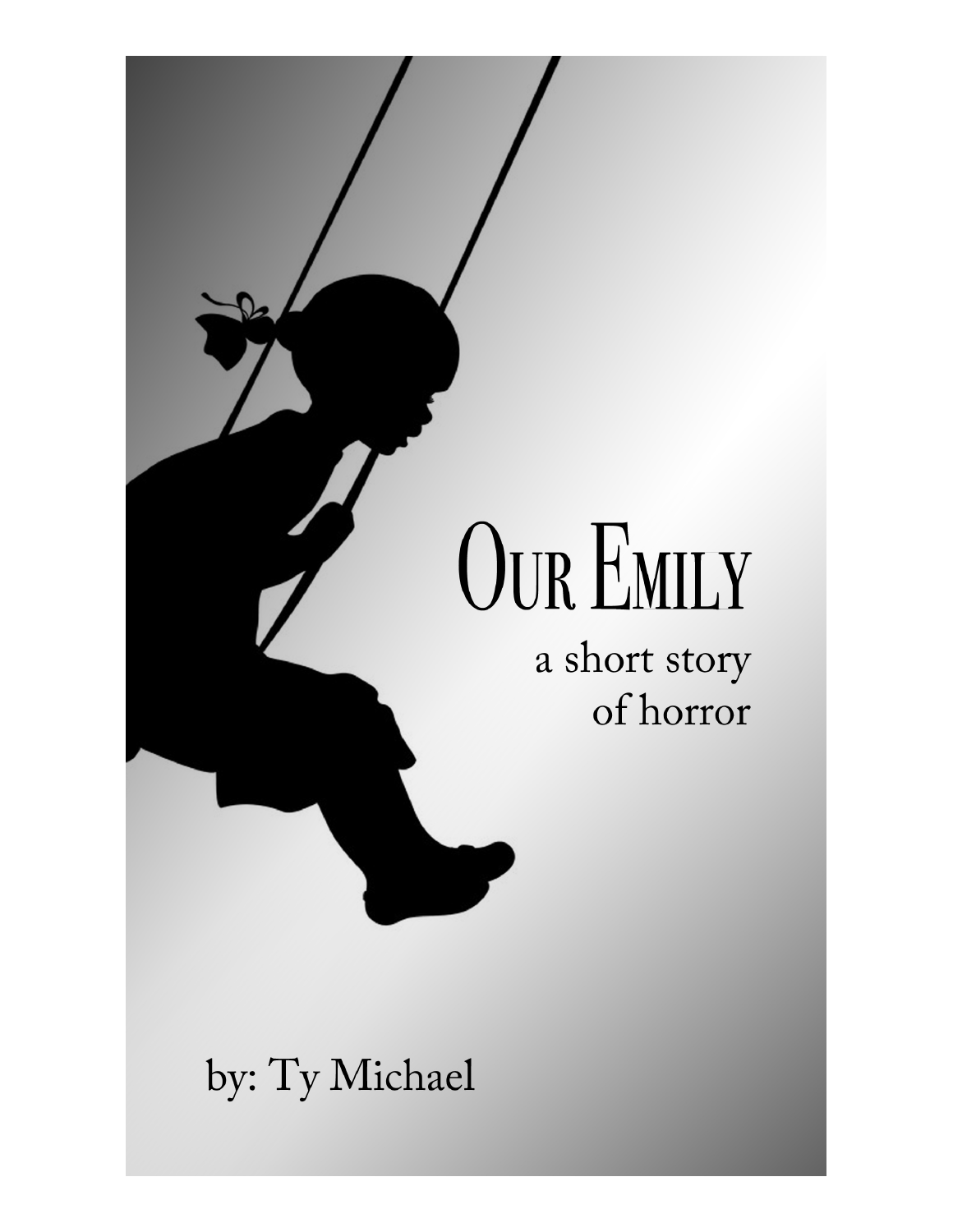# Our Emily

*a short story of horror*

Copyright © 2021 Ty Michael

All rights reserved.

This is a work of fiction. Names, characters, businesses, places, events, locales, and incidents are either the products of the author's imagination or used in a fictitious manner. Any resemblance to actual persons, living or dead, or actual events is purely coincidental.

> No part of this publication may be reproduced, or transmitted by any means, electronic, digital, mechanical, photocopying, or otherwise without written permission from the author.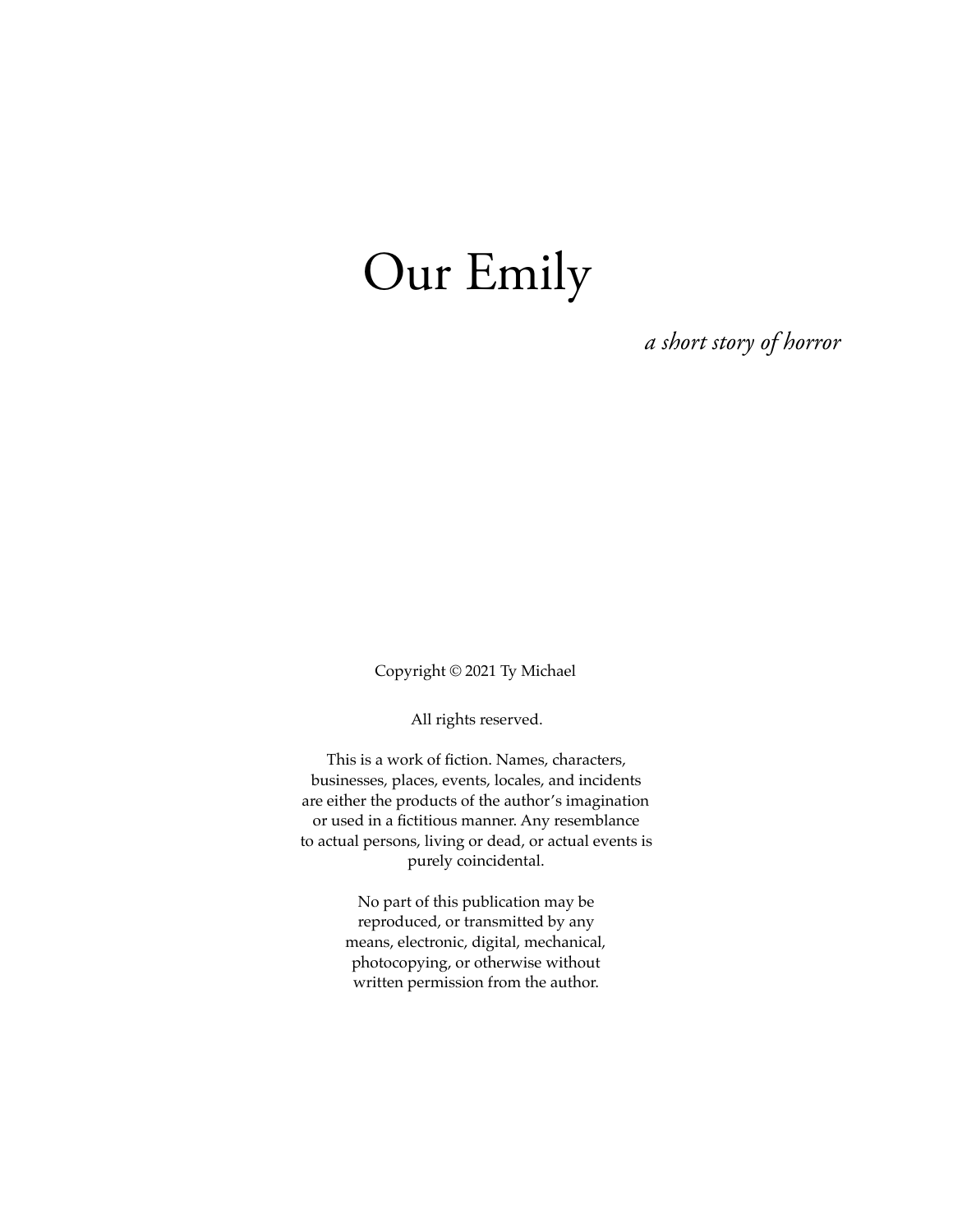1

Robert's cell phone rang as he twisted the key inside the lock on the front door. "Crap," he mumbled, pushing the door open and fshing out his phone.

"Yeah. Hello," he answered, now squirming out of his wet overcoat.

"Mr. Glover."

"Yes."

"Mr. Glover, my name is Henry Miller. I'm from the Federal Bureau of Investigation, the FBI," the voice on the phone said. "Do you have a moment?"

"Yes. Sure. What's this about?" Robert asked, even though he had a feeling. "It's about your daughter."

Robert went silent. He set his keys down on the granite countertop and pulled out one of the barstools.

"Are you still there?" Agent Miller asked.

"Yes, I'm still here." Robert's mind raced in a thousand directions. His daughter, his and Becky's daughter, was only two years old then. "Do you have any news?" Robert asked the agent.

"I do. Is there a time that I could come by?"

"Can't you tell me over the phone?" Robert's tone was that of impatience.

"I'd prefer to meet you and your wife face to face."

Emotions boiled over in short notice. "Just tell me, dammit. It's been over eighteen years. I've been waiting to hear something for eighteen damned years."

"I'd prefer …," the agent encouraged.

"Just tell me. Did you fnd her? Her body? Just tell me!" Robert leaned on the counter, rubbing his forehead roughly. Tears were forming in the corners of his eyes.

"Mr. Glover."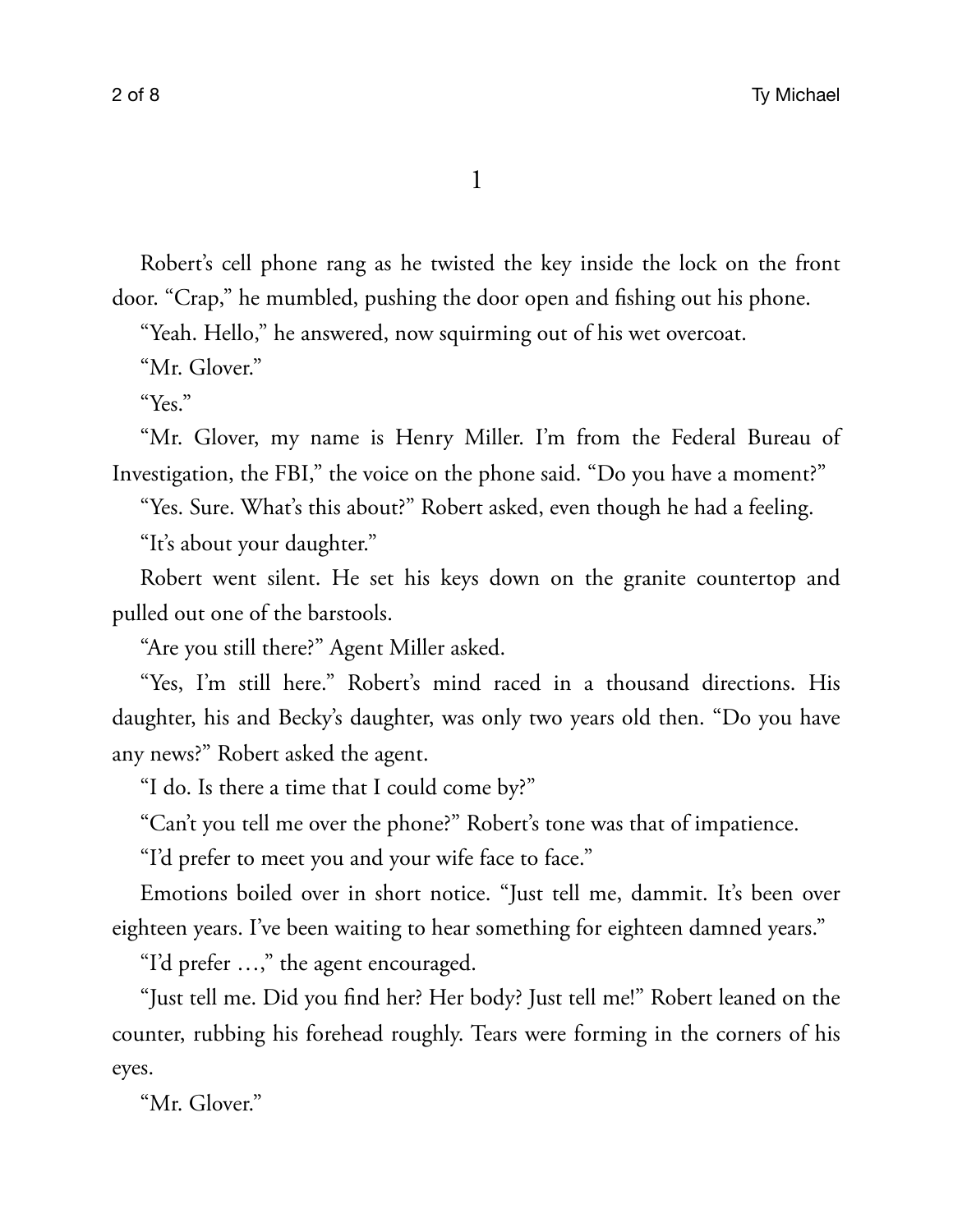## "Yes." "She is alive."

2

Robert couldn't wait. He had to tell Becky. She was at work, but he made the call anyway.

"That can't be," she'd said, first in disbelief, followed by, "Is he sure?"

"He's fairly certain."

"Robert, how can we be positive? They can't do a DNA test on us as her adoptive parents, and she had no known birth family that can be tested."

"I know that," he said.

"And all we have now are photos."

Her skepticism sucked the air right out of him. "Becky, I don't know all the details. I'm sure that they connected many of the dots before he called me."

"I only …," she stuttered, "… I, I only don't want us to build ourselves up for a huge letdown. That's all."

Robert paced the kitchen. "Yes, I understand. I do. The agent is coming over this evening. We can press him for all the specifcs then."

3

Agent Miller gave the waist of his pants a tug and unbuttoned the lower button of his suit jacket before sitting in the armchair.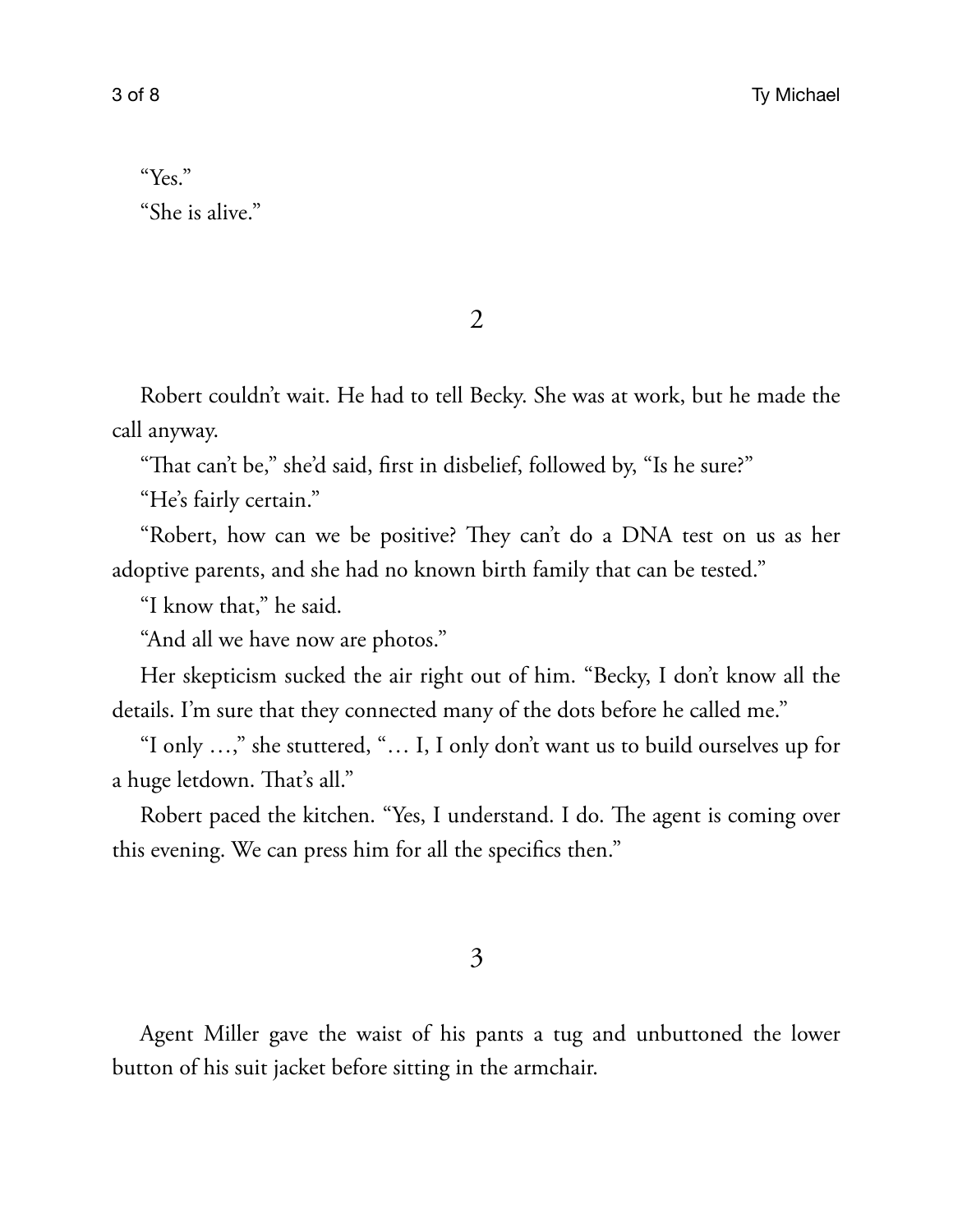Robert and Becky took the sofa, catty-corner to the agent. They sat close, holding hands with their knees barely touching.

Becky was frst to get to the point after the introduction formalities had taken place. "How can you be sure that this girl really is *our* Emily?" In her hand, she held the photograph that Agent Miller had given her only minutes before, a portrait of a twenty-year-old woman, a vibrant young woman with chestnutbrown hair and green eyes … just like Emily's.

The agent clasped his hands together, fingers intertwined, and his body tilted forward in the chair. "As you are aware, running a lab test is not a viable option in this case, we have to go on circumstance and forensic imaging. Veronica, that is the name that she has grown up with, has only recently learned of a piece of her history that has turned her own life upside down."

Robert and Becky listened intently.

Agent Miller continued, "Veronica's father passed away roughly fve years ago and her mother lost her battle with cancer only last month."

The Glovers now shifted nervously.

Agent Miller rubbed the stubble on the side of his chin. "There was a deathbed conversation that ended up being a very unexpected confession. Veronica's mother confessed that she and her husband had, in fact, kidnapped Veronica as a toddler in Dallas. After taking Veronica, they moved to Seattle. Documents were forged and they simply began a new life with their new little girl."

"You mean *our* little girl," Robert blurted out.

"Yes, Mr. Glover, *your* little girl."

Robert's thoughts went back to that day, eighteen years ago. It was a pleasant day, December the thirteenth. Only two weeks before Christmas and Emily had nearly two dozen presents wrapped and waiting under the tree. None were expensive or extravagant, just cheaper, trinket-type toys from the discount store.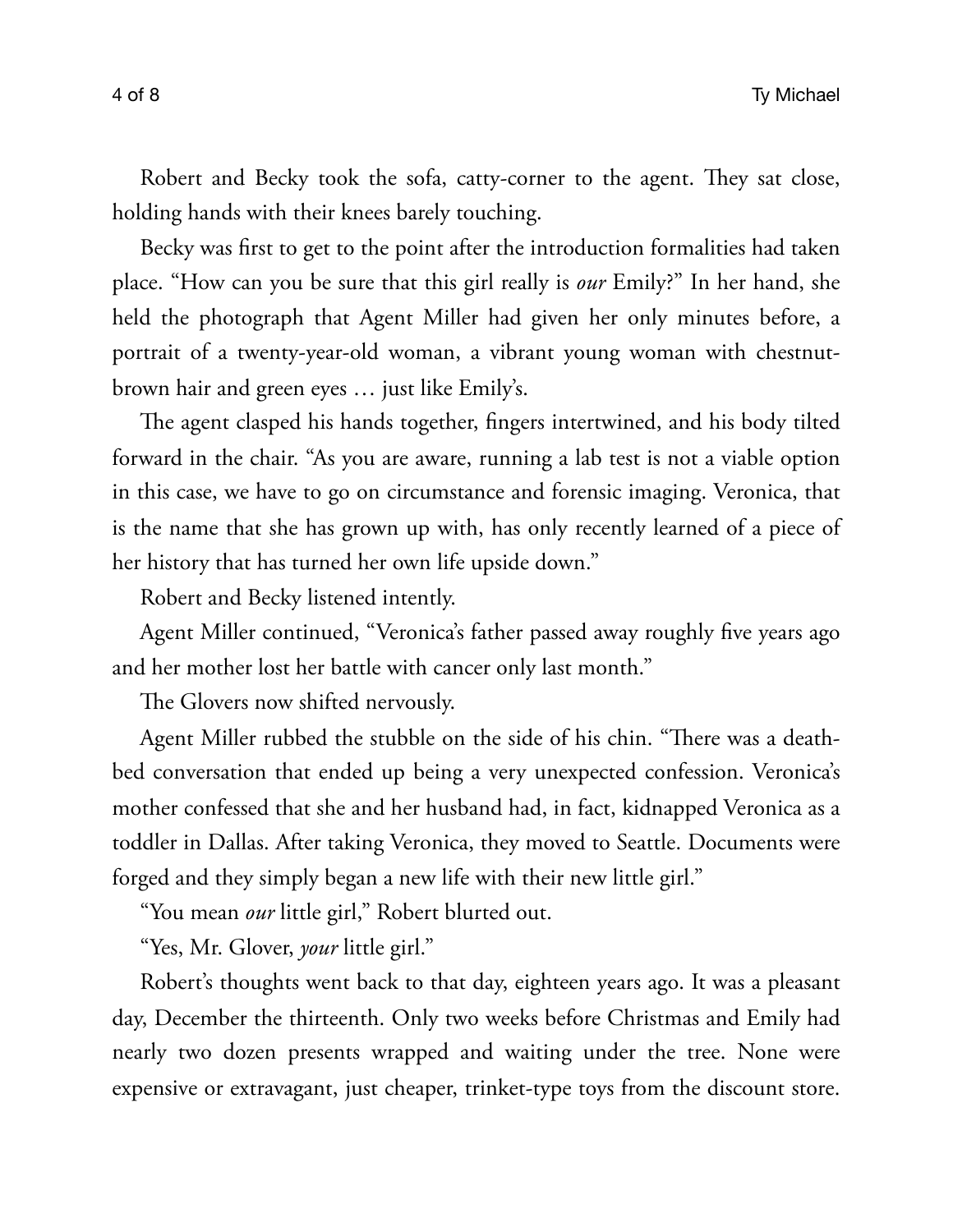He and Becky knew that most of the enjoyment for Emily would come from the unwrapping itself.

On that December morning, Robert was playing in the backyard with Emily, pushing her back and forth on the swing that hung from the big limb of the oak tree in the corner of the yard. The grass had turned brown weeks ago and fallen leaves loosely blanketed the upturned soil near the wooden fence. The lumpy mess of dirt was he and Emily's failed attempt at a carrot garden.

Becky came outside to tell him that he'd been called in to the office. He gave Emily a kiss before leaving and that was the last time …

Becky assumed playtime duty, but she'd been ill all that week from a cold. She went inside to grab a tissue, leaving Emily sitting in the grass with one of her dolls. It was only a minute. It was only a minute, but when she came back out, Emily was gone.

Robert still remembered exactly what Emily was wearing. She had on her favorite dress. It was bright blue with white polka dots on it.

### 4

The Glovers had decided to meet Veronica at a local diner. Agent Miller advised that their frst meeting should be somewhere neutral.

Becky held a photo of young Emily, *their young Emily*, for the entire two hours.

Robert watched Becky through the corner of his eye. She'd glance down at the photo in her lap every so often, then lift her eyes to study some facial detail. She seemed to be looking for that fnal clue, the fnal clue that would warrant her full acceptance.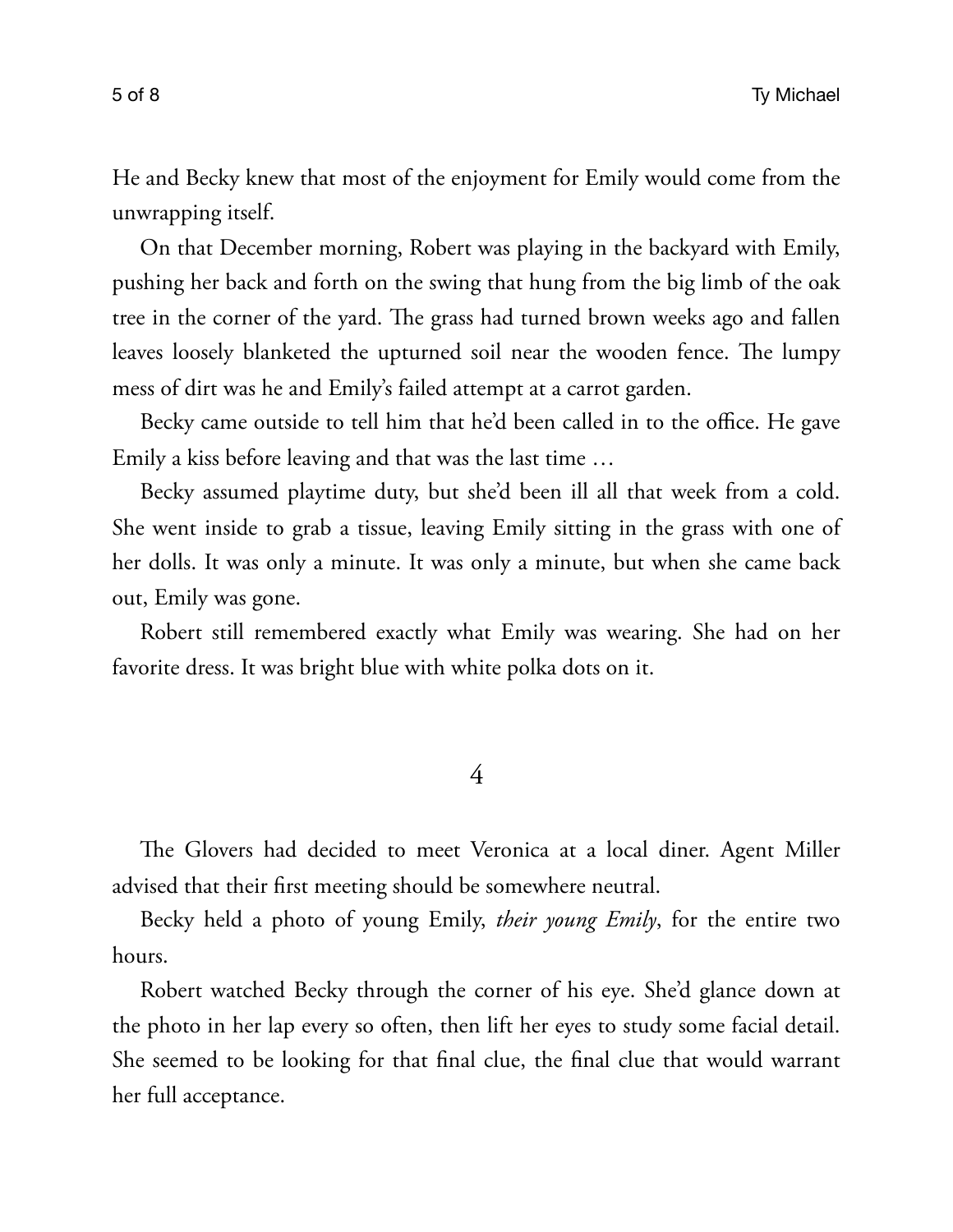He, on the other hand, fought back his emotions the whole time. It was a farfetched tale, no doubt, stranger-than-fction and something right out of a cable TV drama. But he believed it. Deep down, he believed it.

5

Striking up a conversation on the dark ride home was fruitless. Robert didn't know what to ask, didn't know what Becky was feeling and, in a way, had not even come to grips with his own feelings.

Robert sat on the foot of their bed, untying his shoes while Becky was in the closet changing into flannel shorts and a loose t-shirt. There were so many ways and so many phrases that he could have said to ease into the obvious tension, but he opted for straight-forward. "So, you don't think that she is Emily, do you? *Our* Emily?" He waited patiently for an answer.

She stepped into the opening of the doorway, arms crossed, eyes looking right into Robert's and she confdently said, "No, I don't."

"Oh," Robert muttered, his own eyes falling to the foor.

"I'm sorry, Robert," she said, "I know how much you want this to be true. I know how you've dreamed of fnding her ever since … I know how much you hurt. I ... I just don't think that girl is our Emily."

"But I do!" The words came out of his mouth without thought and much louder than he had intended. "It all makes sense, Becky. The timelines match up. The location matches up, and shit, Becky, you've got to admit that Veronica does look like her. Did you see her left ear? The top of her left ear? Did you see the faded birthmark? I know you saw it."

Becky didn't respond.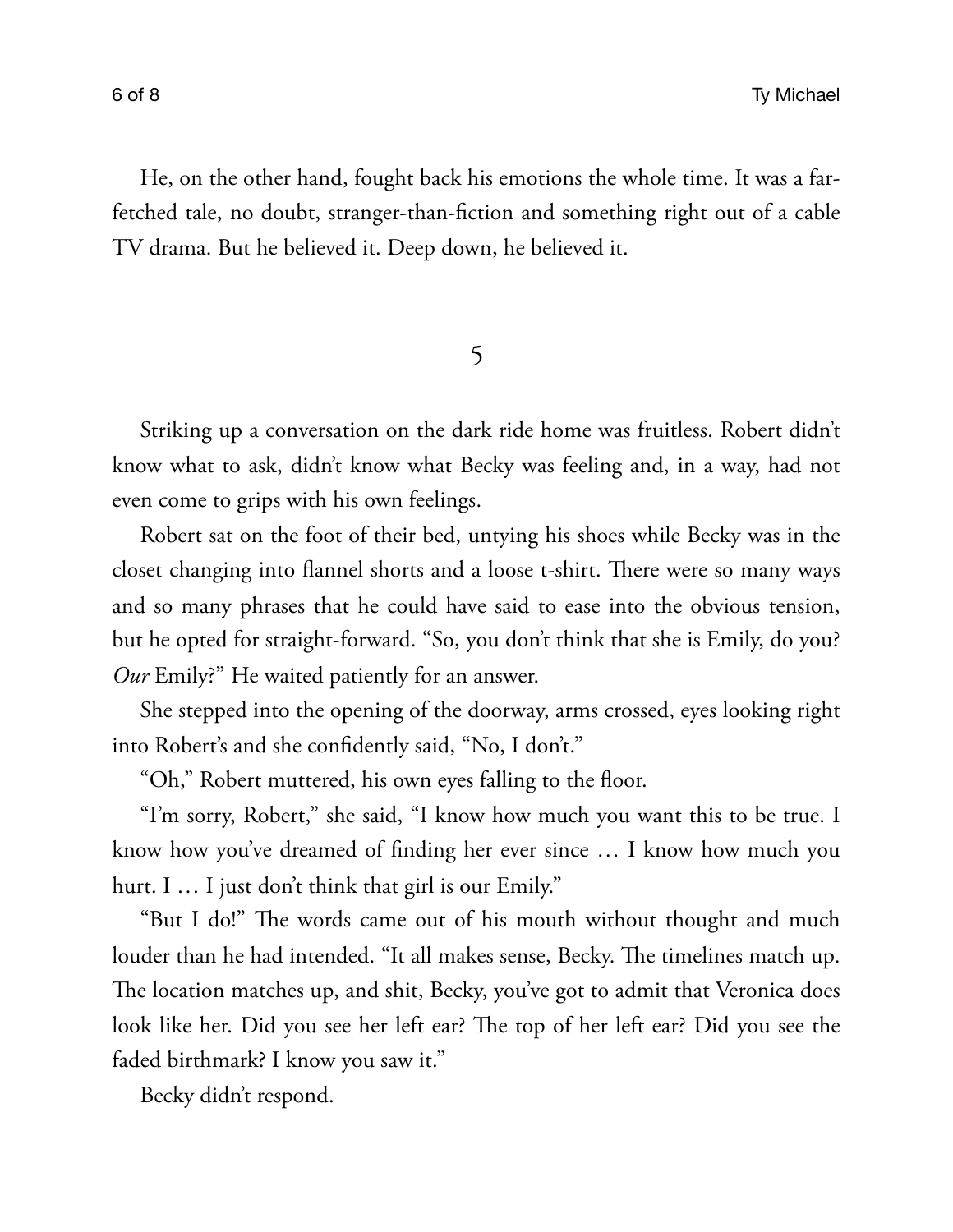Like the champagne from an uncorked bottle, Robert's emotions were foaming over and there was no stopping until the pressure subsided. He rose, standing only a foot from her. "Becky, I'll do whatever it takes! I'll do whatever I need to do to be sure … to prove … to prove that Veronica *is* our Emily. To prove it … to you!"

6

Robert woke to a scratching sound coming from outside, from the backyard. His hand patted at the space next to him to awaken Becky, but it fell against her empty spot with a soft *thump*.

He opened his eyes.

The bedside clock read 2:43 a.m.

The sound outside continued.

Swinging his feet down to the carpeting, he got up and parted the curtain with one hand. Their master bedroom was on the second story and its window overlooked the backyard.

Out there, near the fence, was the shadow of someone feverishly working in the dimness of a fashlight that lay in the yard, its beam of light fltered by the dead blades of grass and fallen oak leaves.

Robert studied the action for a moment until his brain registered what the shadow was doing.

Digging.

Slipping into a pair of sneakers and snatching up the aluminum baseball bat near the door, he rushed down the stairs. The kitchen light was on and setting